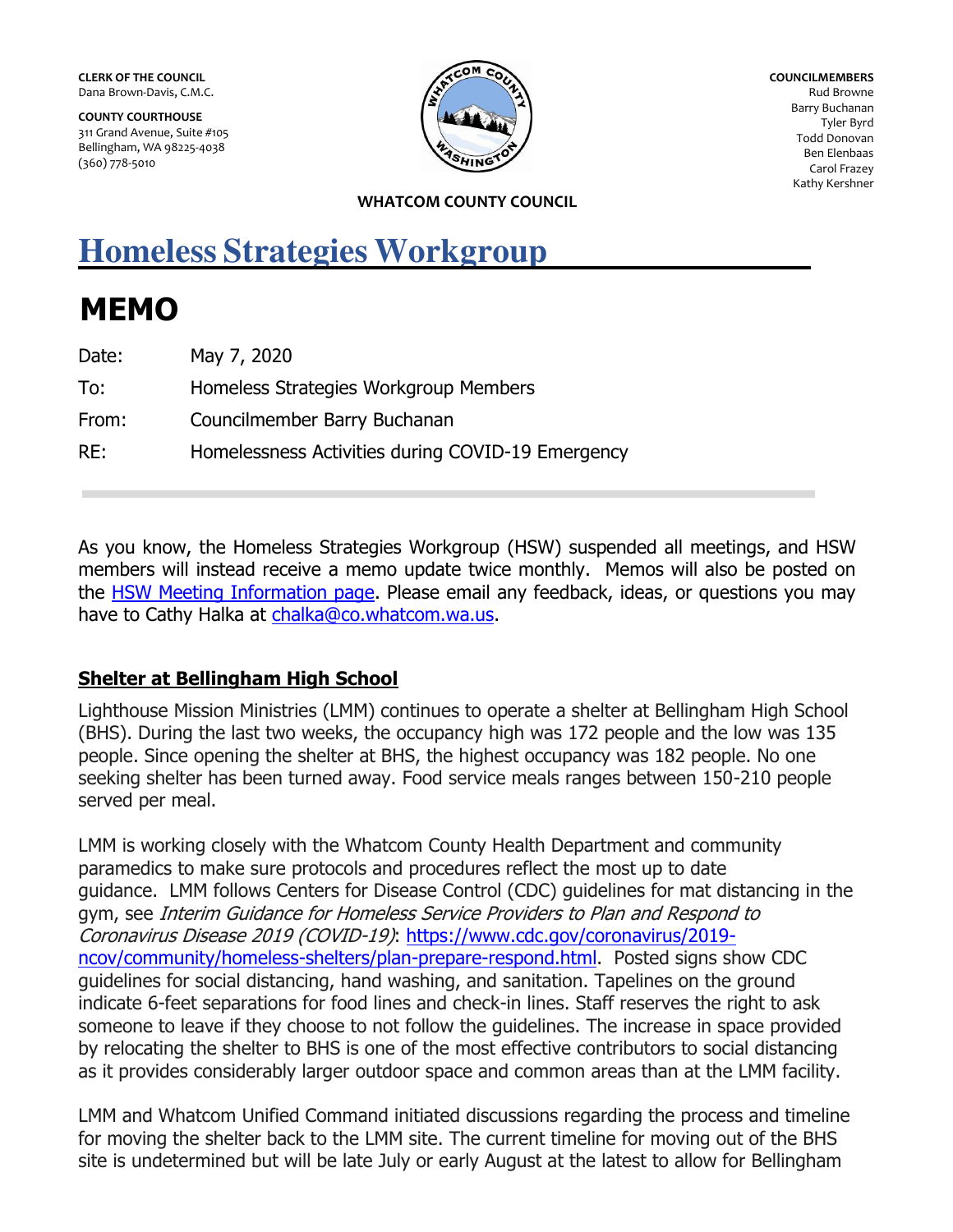Public Schools to prepare the site for a fall school reopening. LMM is working closely with Bellingham Public Schools and Bellingham Police to address any concerns regarding the BHS Shelter site.

For more information about LMM and the BHS Shelter, please see the FAQs at <https://www.thelighthousemission.org/news/drop-in-center-faqs/>

### **New Resources for Housing**

The Whatcom County Health Department has identified **\$1,728,914** in new housing resources related to COVID-19:

| <b>New Housing Resources Related to COVID-19</b><br><b>Whatcom County 4/28/20</b> |                                                                            |                                                                           |                                                                                                                                                            |                                                                                                                                                                                                                                                                                                            |  |
|-----------------------------------------------------------------------------------|----------------------------------------------------------------------------|---------------------------------------------------------------------------|------------------------------------------------------------------------------------------------------------------------------------------------------------|------------------------------------------------------------------------------------------------------------------------------------------------------------------------------------------------------------------------------------------------------------------------------------------------------------|--|
| <b>Source</b>                                                                     | <b>Funding Type</b>                                                        | <b>Amount</b>                                                             | <b>Current Commitment</b><br>of Funding                                                                                                                    | <b>Purpose</b>                                                                                                                                                                                                                                                                                             |  |
| HB 1406                                                                           | Proceeds from<br>local sales tax                                           | \$210,664                                                                 | \$210,664 in Whatcom<br><b>Homeless Service Center</b><br>contract                                                                                         | Provide rental assistance to<br>households with income 60% of<br>AMI and under, AND inability to<br>pay rent due to COVID-19<br>outbreak.                                                                                                                                                                  |  |
| Skagit HOME<br>Consortium                                                         | <b>HOME Tenant-</b><br><b>Based Rental</b><br>Assistance<br>(TBRA)         | \$112,429                                                                 | \$112,429 committed by<br>Skagit HOME Consortium<br>to the Opportunity<br>Council.                                                                         | To augment current TBRA<br>allocation; provides low-income<br>families with rental assistance to<br>address immediate housing needs<br>and help prevent spread of<br>COVID-19.                                                                                                                             |  |
| Emergency<br>Solutions<br>Grant (ESG)                                             | Federal funding<br>passed through<br>from WA State<br>Dept. of<br>Commerce | Pending<br>notification<br>from<br>Commerce;<br>estimated at<br>\$500,000 | Funding pending receipt<br>of contract from<br>Commerce; none<br>committed.                                                                                | Rental assistance, street outreach,<br>HMIS, prevention assistance, rapid<br>rehousing, and emergency shelter<br>operations and expansion to<br>ensure social distancing and safety<br>related to COVID-19 pandemic.                                                                                       |  |
| COVID-19<br>Outbreak<br>Emergency<br>Housing<br>Grant                             | <b>WA State</b><br>Department of<br>Commerce                               | \$905,821                                                                 | \$905,821 committed for<br>relocation of LHM Drop-<br>In Center to BHS;<br>staffing, operations, I &<br>Q motel lease, and<br>laundry for BHS, &<br>admin. | Isolation and quarantine beds;<br>increased safety in emergency<br>shelter by increasing space<br>through social distancing (i.e.<br>relocation, added sites); costs<br>associated with public health<br>needs of people experiencing<br>homelessness or displaced from<br>former housing due to COVID-19. |  |
|                                                                                   |                                                                            | \$1,728,914<br><b>Grand Total</b>                                         | \$500,000 Uncommitted<br><b>Funding (ESG)</b>                                                                                                              |                                                                                                                                                                                                                                                                                                            |  |